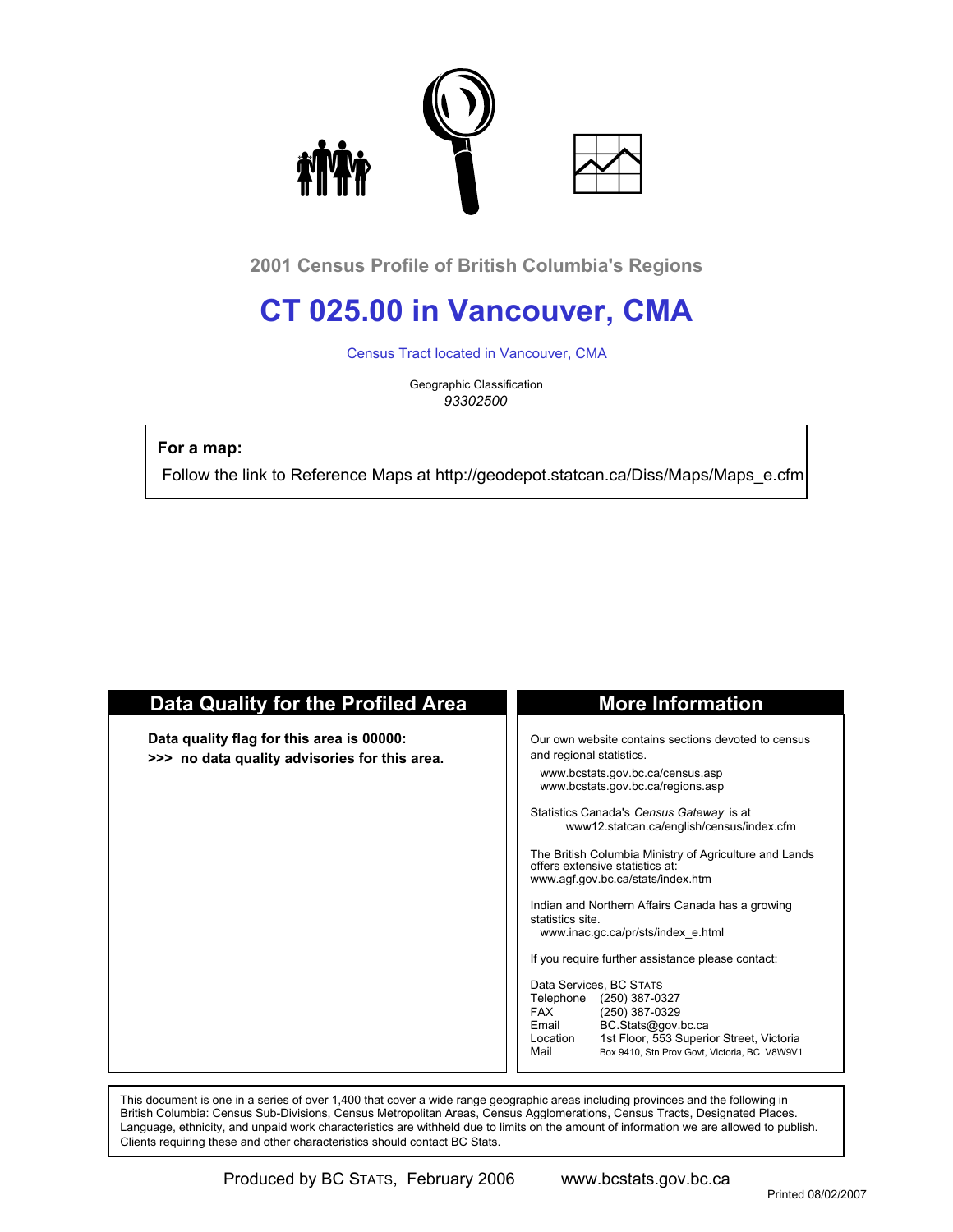# *Geo*

| Summarv                                                                                                                                             |                                      |                                      |  |  |  |
|-----------------------------------------------------------------------------------------------------------------------------------------------------|--------------------------------------|--------------------------------------|--|--|--|
|                                                                                                                                                     | 025.00                               | вc                                   |  |  |  |
| <b>Total population</b><br>(as of May 15, 2001)<br>Share of CMA                                                                                     | 7.239<br>0.4%                        | 3,907,738                            |  |  |  |
| 1996 Census Population<br>(as of May 14, 1996)<br>Percent change '96-2001                                                                           | 7,219<br>0.3%                        | 3,724,500<br>4.9%                    |  |  |  |
| Land area 2001                                                                                                                                      |                                      |                                      |  |  |  |
| km <sup>2</sup>                                                                                                                                     | 2.01                                 | 926,492                              |  |  |  |
|                                                                                                                                                     |                                      | 025.00                               |  |  |  |
| Top 3 industries<br><b>Experienced Labour Force</b><br>Professional, sci. & tech sen<br><b>Educational services</b><br>Health care & social assist. | Number<br>3,930<br>640<br>635<br>430 | Percent<br>100%<br>16%<br>16%<br>11% |  |  |  |
| Top 3 occupations<br><b>Experienced Labour Force</b><br>Teachers & professors<br>Professionals in sciences<br>Clerical                              | 3,925<br>410<br>325<br>250           | 100%<br>10%<br>8%<br>6%              |  |  |  |
|                                                                                                                                                     |                                      |                                      |  |  |  |

|                                                                               | 025.00                    | вc                            |
|-------------------------------------------------------------------------------|---------------------------|-------------------------------|
| Population 15+ years<br>Single, never married<br>Legally married<br>Separated | 6,050<br>36%<br>51%<br>2% | 3,201,665<br>32%<br>51%<br>3% |
| Divorced                                                                      | 6%                        | 8%                            |
| Widowed                                                                       | 6%                        | 6%                            |
| <b>Census Families by Structure</b>                                           |                           |                               |
| Number, census families                                                       | 1.875                     | 1,086,030                     |
| <b>Husband-wife families</b>                                                  | 1,645                     | 917,615                       |
| Now-married couples                                                           | 1,480                     | 797,490                       |
| Without child* at home                                                        | 32%                       | 44%                           |
| With children* at home                                                        | 68%                       | 56%                           |
| Common-law couples                                                            | 170                       | 120,125                       |
| Without child* at home                                                        | 68%                       | 65%                           |
| With children* at home                                                        | 29%                       | 35%                           |
| Single-parent families                                                        | 225                       | 168,420                       |
| Male parent                                                                   | 7%                        | 19%                           |
| Female parent                                                                 | 96%                       | 81%                           |

child\*/children\* - defined as sons and/or daughters at home

|                                                            | 025.00    | вc        |
|------------------------------------------------------------|-----------|-----------|
| Average value of owner-occupied                            |           |           |
| private dwellings                                          | \$501,809 | \$230,645 |
| <b>Occupied dwellings</b>                                  | 2,515     | 1,534,335 |
| Regular maintenance                                        | 64%       | 68%       |
| Require minor repairs                                      | 29%       | 24%       |
| Require major repairs                                      | 7%        | 8%        |
| Tenant households, non-farm, non-reserve,                  |           |           |
| private dwellings                                          | 600       | 503,075   |
| Average gross rent                                         | \$1,254   | \$750     |
| Gross rent spending 30% or more of                         |           |           |
| hh income on shelter                                       | 255       | 221.790   |
| Gross rent 30 to 99%                                       | 220       | 177,070   |
| Owner households, non-farm, non-reserve,                   |           |           |
| private dwellings<br>Average owner's major                 | 1.915     | 987,980   |
| payments                                                   | \$1,110   | \$904     |
| Owners major payments spending<br>30% or more of hh income |           |           |
| on shelter                                                 | 330       | 204.170   |
| Payments 30 to 99%                                         | 240       | 174,090   |



# *Code* **025.00 2**

*93302500* Census Tract located in Vancouver, CMA *of 12*



Data presented in this report are subject to suppression and random rounding in order The census is a rich source of demographic data for even small communities, at to preserve the confidentiality of respondents to the cen to preserve the confidentiality of respondents to the census. The effect is significant five year intervals. The information presented here is drawn from a large dataset in a reas with little population or where a particul in areas with little population or where a particular category drew few responses.

0 Other single attach. Hoveable dwelling

1961-

1971-



1946- 1960

before 1946

1961- 1970

1971- 1980 1980- 1990 1991- 1995

1996- 2001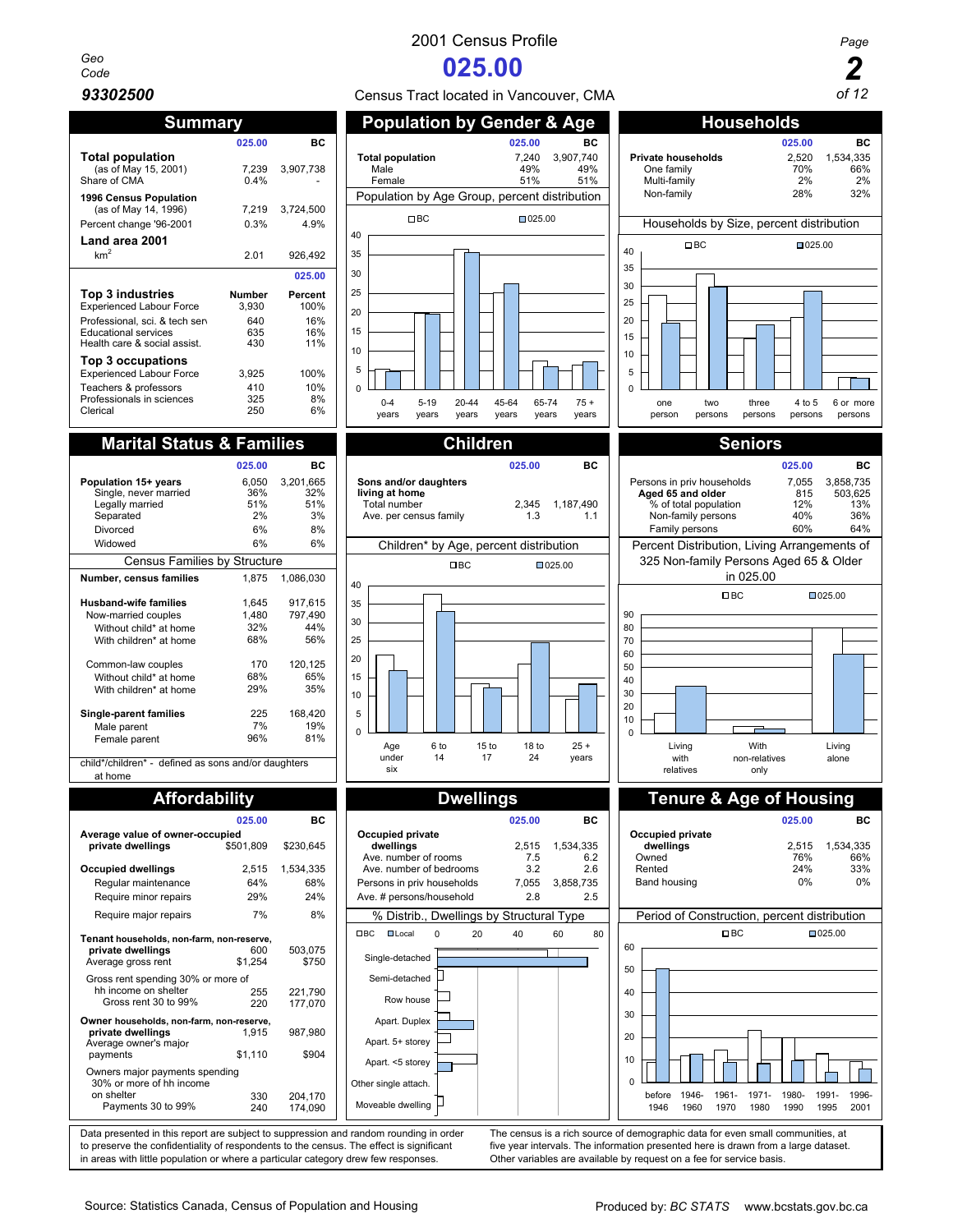*Geo*





**Chinese** Japanese Korean South Asian Latin American Filipino Southeast Asian Black

Arab West Asian Multiple vis. min.

Not incl. else



Order: local single responses (if none, Canada order) **Single mother tongue Canada order Single mother tongue 1,080** 3,820,125 Single Home Language 6,040 3,373,255 Single Home Language 6,040 3,373,255 Single Home Lan Percent English 70% 74% Percent English only 87% 97% Percent English only 87% 97% 97% % Dist. Non-English Home Languages (local order) | Multiple HL, incl. English 1,070 493,825 775 Non-English Langs. in Study Area Non-English or French Langs. Spoken (local order)<br>45.350 Non-English Languages in BC % Dist. 2,965 Non-Official in Study Area 345,350 Non-English Languages in BC **Labour Force Activity Top 8 Industries by Labour Force Top 8 Occupations 025.00 BC DEC BC DEC DEC BC DEC BC DEC DEC DEC DEC DEC DEC DEC DEC DEC DEC DEC DEC DEC DEC DEC DEC DEC DEC DEC DEC DEC DEC DEC DEC DEC DEC DEC DEC Pop 15+ in labour force** 3,980 2,059,945 | Total Labour Force 3,975 2,059,945 | Local order, then coding order Employed 3,695 1,883,975 **Experienced LF** 3,930 2,014,605 Unemployed 285 175,975 Percent Distribution by Industry (NAICS 1997)<br>Not in labour force 1.955 1.100.620 Not in labour force Participation rate 67.1 65.2 Unemployment rate 7.2 8.5 Unemployment Rate (Percent) by Age and Sex Data presented in this report are subject to suppression and random rounding in order The census is a rich source of demographic data for even small communities, at to preserve the confidentiality of respondents to the census. The effect is significant five year intervals. The information presented here is drawn from a large dataset.<br>in areas with little population or where a particul in areas with little population or where a particular category drew few responses. 0 10 20 30 40 50 60 70 80 Chinese English Canadian **Scottish** German Irish Jewish Korean Greek Japanese French Dutch East Indian British, n.i.e. **■ Single Origins Multiple Origins** 0 20 40 60 80 100 Chinese (all) Korean Greek Japanese French Italian Portuguese Spanish  $\Box$  BC  $\Box$  025.00  $\Omega$ 5 10 15 20 25 Male 15+ Male 15-24 Male 25+ Female 15+ Female 15-24 Female 25+ □BC □025.00 0 5 10 15 20 Professional, sci. & tech serv Educational services Health care & social assist. Retail trade Information & cultural Finance & insurance Accommodation & food srv. Other services, exc. public adm  $\Box$ BC  $\Box$ 025.00 Sales & service, n.e.c. Retail sales & sales clerks Other managers, n.e.c. Wholesale, tech., insur., real est. …

Source: Statistics Canada, Census of Population and Housing **Produced By:** *BC STATS* www.bcstats.gov.bc.ca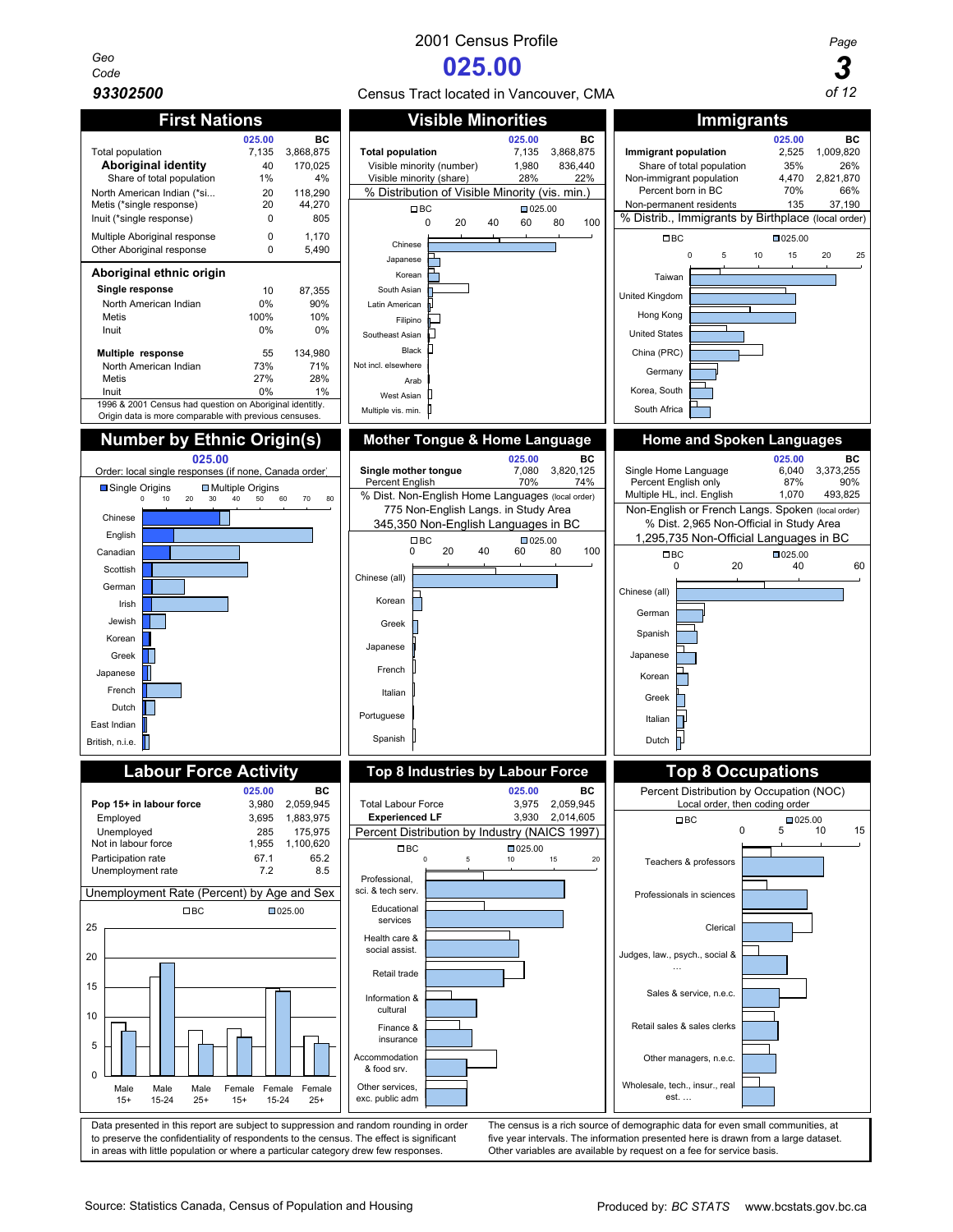*Geo*

## 2001 Census Profile *Page*





to preserve the confidentiality of respondents to the census. The effect is significant five year intervals. The information presented here is drawn from a large dataset.<br>in areas with little population or where a particul in areas with little population or where a particular category drew few responses.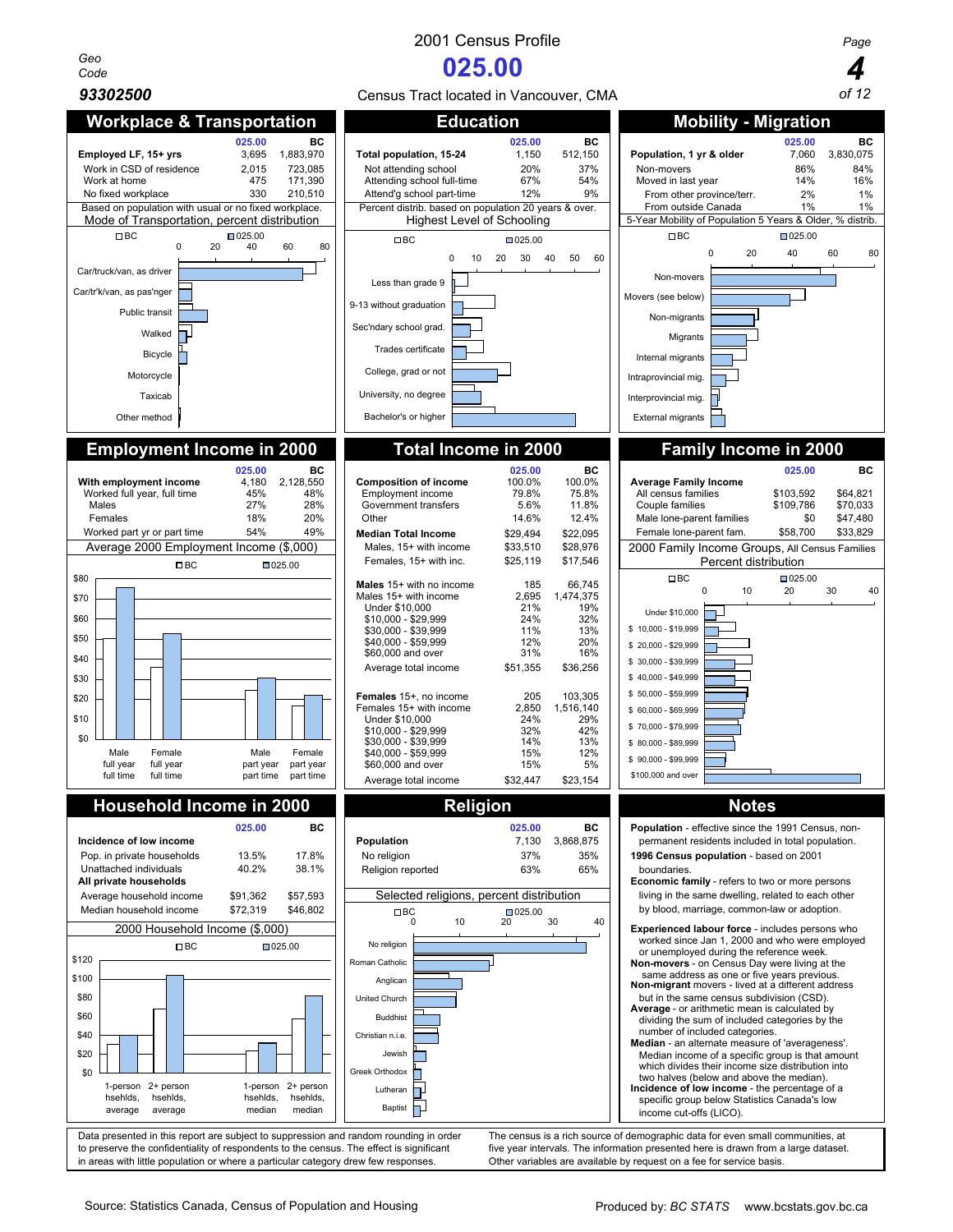# **2001 Census Profile** *Page* **025.00 5**<br> **bcated in Vancouver, CMA 66.12**

Census Tract located in Vancouver, CMA *of 12*

| Population, 1996 - 100% Data                                                   | 7,219                  |                      | n.i.e. - not included elsewhere   |                |                                              |                      |
|--------------------------------------------------------------------------------|------------------------|----------------------|-----------------------------------|----------------|----------------------------------------------|----------------------|
| <b>Population, 2001 - 100% Data</b>                                            | 7,239                  |                      | n.e.c. - not elsewhere classified |                |                                              |                      |
| Population percentage change, 1996-2001                                        | 0.3                    |                      |                                   |                | usual place of work - excludes works at home |                      |
| Land area in square kilometres, 2001                                           | 2.01                   |                      |                                   |                |                                              |                      |
| Total population by sex and age groups                                         | <b>Both Sexes</b>      |                      | Male                              |                | Female                                       |                      |
| Total<br>$0 - 4$                                                               | 340                    | 7,240 100.0%<br>4.7% | 3,525<br>175                      | 100.0%<br>5.0% | 165                                          | 3,715 100.0%<br>4.4% |
| $5-9$                                                                          | 395                    | 5.5%                 | 215                               | 6.1%           | 180                                          | 4.8%                 |
| $10 - 14$                                                                      | 460                    | 6.4%                 | 255                               | 7.2%           | 205                                          | 5.5%                 |
| 15                                                                             | 100                    | 1.4%                 | 50                                | 1.4%           | 50                                           | 1.3%                 |
| 16                                                                             | 120                    | 1.7%                 | 65                                | 1.8%           | 55                                           | 1.5%                 |
| 17                                                                             | 105                    | 1.5%                 | 60                                | 1.7%           | 45                                           | 1.2%                 |
| 18<br>19                                                                       | 130<br>110             | 1.8%<br>1.5%         | 75<br>60                          | 2.1%<br>1.7%   | 55<br>50                                     | 1.5%<br>1.3%         |
| $15 - 19$                                                                      | 565                    | 7.8%                 | 310                               | 8.8%           | 255                                          | 6.9%                 |
| 20-24                                                                          | 570                    | 7.9%                 | 275                               | 7.8%           | 295                                          | 7.9%                 |
| 25-29                                                                          | 450                    | 6.2%                 | 220                               | 6.2%           | 230                                          | 6.2%                 |
| $30 - 34$                                                                      | 475                    | 6.6%                 | 220                               | 6.2%           | 255                                          | 6.9%                 |
| 35-39                                                                          | 525                    | 7.3%                 | 245                               | 7.0%           | 280                                          | 7.5%                 |
| 40-44<br>45-49                                                                 | 555<br>595             | 7.7%<br>8.2%         | 255<br>290                        | 7.2%<br>8.2%   | 300<br>305                                   | 8.1%                 |
| 50-54                                                                          | 670                    | 9.3%                 | 315                               | 8.9%           | 355                                          | 8.2%<br>9.6%         |
| 55-59                                                                          | 400                    | 5.5%                 | 205                               | 5.8%           | 195                                          | 5.2%                 |
| 60-64                                                                          | 315                    | 4.4%                 | 165                               | 4.7%           | 150                                          | 4.0%                 |
| 65-69                                                                          | 235                    | 3.2%                 | 115                               | 3.3%           | 120                                          | 3.2%                 |
| 70-74                                                                          | 190                    | 2.6%                 | 95                                | 2.7%           | 95                                           | 2.6%                 |
| 75-79                                                                          | 180                    | 2.5%                 | 80                                | 2.3%           | 100                                          | 2.7%                 |
| 80-84                                                                          | 145                    | 2.0%                 | 55                                | 1.6%           | 90                                           | 2.4%                 |
| $85+$                                                                          | 190                    | 2.6%                 | 40                                | 1.1%           | 150                                          | 4.0%                 |
| Total population 15+ by legal marital status                                   |                        |                      |                                   |                |                                              |                      |
| Total population 15 years and over                                             | 6,050                  | 100.0%               |                                   |                |                                              |                      |
| Never legally married (single)                                                 | 2,185<br>3,065         | 36.1%<br>50.7%       |                                   |                |                                              |                      |
| Legally married (and not separated)<br>Separated, but still legally married    | 105                    | 1.7%                 |                                   |                |                                              |                      |
| Divorced                                                                       | 345                    | 5.7%                 |                                   |                |                                              |                      |
| Widowed                                                                        | 350                    | 5.8%                 |                                   |                |                                              |                      |
| Total population 15+ by common-law status                                      |                        |                      |                                   |                |                                              |                      |
| Total population 15 years and over                                             | 6,045                  | 100.0%               |                                   |                |                                              |                      |
| Not in a common-law relationship                                               | 5,730                  | 94.8%                |                                   |                |                                              |                      |
| In a common-law relationship                                                   | 315                    | 5.2%                 |                                   |                |                                              |                      |
| Total couple families by family structure                                      | <b>Couple families</b> |                      | <b>Married couples</b>            |                | <b>Common-law couples</b>                    |                      |
| Total                                                                          |                        | 1,645 100.0%         |                                   | 1,480 100.0%   |                                              | 170 100.0%           |
| Without children at home                                                       | 595                    | 36.2%                | 480                               | 32.4%          | 115                                          | 67.6%                |
| With children at home<br>1 child                                               | 1,050<br>350           | 63.8%<br>21.3%       | 1,000<br>315                      | 67.6%<br>21.3% | 50<br>35                                     | 29.4%<br>20.6%       |
| 2 children                                                                     | 500                    | 30.4%                | 480                               | 32.4%          | 20                                           | 11.8%                |
| 3 or more children                                                             | 210                    | 12.8%                | 210                               | 14.2%          | $\overline{\phantom{a}}$                     | 0.0%                 |
|                                                                                | All lone-parents       |                      | <b>Male parent</b>                |                | <b>Female parent</b>                         |                      |
| Total lone-parent families by sex of parent<br>Total                           |                        | 225 100.0%           |                                   | 15 100.0%      |                                              | 215 100.0%           |
| 1 child                                                                        | 125                    | 55.6%                | $\blacksquare$                    | $0.0\%$        | 125                                          | 58.1%                |
| 2 children                                                                     | 85                     | 37.8%                | 10                                | 66.7%          | 75                                           | 34.9%                |
| 3 or more children                                                             | 15                     | 6.7%                 |                                   | 0.0%           | 15                                           | 7.0%                 |
| Total number of children at home                                               | 2,345                  | 1                    |                                   |                |                                              |                      |
| Under 6 years of age                                                           | 395                    | 0.1684               |                                   |                |                                              |                      |
| 6-14 years                                                                     | 775                    | 0.3305               |                                   |                |                                              |                      |
| 15-17 years                                                                    | 285                    | 0.1215               |                                   |                |                                              |                      |
| 18-24 years<br>25 years and over                                               | 575<br>310             | 0.2452<br>0.1322     |                                   |                |                                              |                      |
| Average number of children at home per census family                           | 1.3                    |                      |                                   |                |                                              |                      |
|                                                                                |                        |                      |                                   |                |                                              |                      |
| Persons in private households<br>Total number of persons in private households | <b>Total persons</b>   | 7,055 100.0%         | Persons 65 yrs & over             | 815 100.0%     |                                              |                      |
| Number of non-family persons                                                   | 1,190                  | 16.9%                | 325                               | 39.9%          |                                              |                      |
| Living with relatives                                                          | 205                    | 2.9%                 | 115                               | 14.1%          |                                              |                      |
| Living with non-relatives only                                                 | 495                    | 7.0%                 | 10                                | 1.2%           |                                              |                      |
| Living alone                                                                   | 485                    | 6.9%                 | 195                               | 23.9%          |                                              |                      |
| Number of family persons                                                       | 5,865                  | 83.1%                | 490                               | 60.1%          |                                              |                      |
| Average number of persons per census family                                    | 3.1                    |                      |                                   |                |                                              |                      |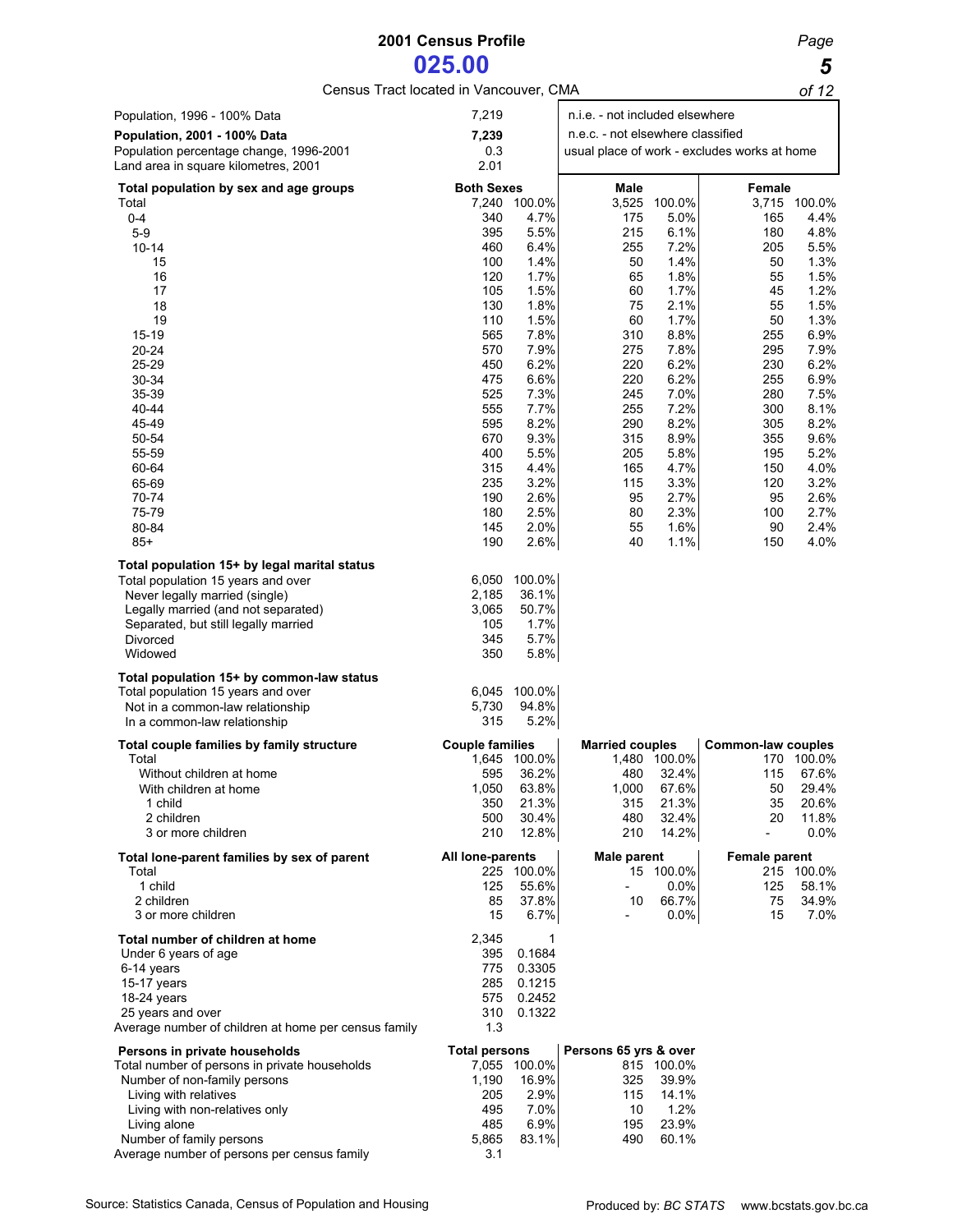Census Tract located in Vancouver, CMA *of 12*

| <b>Private households</b><br>Total number of private households by household size<br>1 person<br>2 persons<br>3 persons<br>4-5 persons<br>6 or more persons                                                                                                                                                                                             | 485<br>750<br>475<br>720<br>85                                                                                                                      | 2,520 100.0%<br>19.2%<br>29.8%<br>18.8%<br>28.6%<br>3.4%                                        |                          |
|---------------------------------------------------------------------------------------------------------------------------------------------------------------------------------------------------------------------------------------------------------------------------------------------------------------------------------------------------------|-----------------------------------------------------------------------------------------------------------------------------------------------------|-------------------------------------------------------------------------------------------------|--------------------------|
| Number of persons in private households<br>Average number of persons in private households                                                                                                                                                                                                                                                              | 7,055<br>2.8                                                                                                                                        |                                                                                                 |                          |
| Total number of private households by household type<br>One-family households<br>Multiple-family households<br>Non-family households                                                                                                                                                                                                                    | 2,520<br>1,775<br>50<br>695                                                                                                                         | 100.0%<br>70.4%<br>2.0%<br>27.6%                                                                |                          |
| Tenant households in non-farm, non-reserve<br>private dwellings<br>Average gross rent \$<br>Spending 30% or more of hh income on gross rent<br>Spend. 30% to 99% of hh income on gross rent<br>Owner hhs in non-farm, non-reserve private<br>dwellings                                                                                                  | \$<br>600<br>1,254<br>255<br>220<br>1,915                                                                                                           | 100.0%<br>42.5%<br>36.7%                                                                        |                          |
| Average owner's major payments \$<br>Spend. 30% + of hh income on owner's major pmts.                                                                                                                                                                                                                                                                   | \$<br>1,110<br>330                                                                                                                                  | 100.0%<br>17.2%                                                                                 |                          |
| Spend. 30% to 99% of hh inc. on owner's mj. pmts.                                                                                                                                                                                                                                                                                                       | 240                                                                                                                                                 | 12.5%                                                                                           |                          |
| Average value of owner-occupied dwelling \$<br>Total number of occupied private dwellings                                                                                                                                                                                                                                                               | \$<br>501,809<br>2,515                                                                                                                              | 100.0%                                                                                          |                          |
| Average number of rooms per dwelling<br>Average number of bedrooms per dwelling<br>Owned<br>Rented<br>Band housing<br>Requiring regular maintenance only                                                                                                                                                                                                | 7.5<br>3.2<br>1,920<br>595<br>$\overline{\phantom{0}}$<br>1,620                                                                                     | 76.3%<br>23.7%<br>$0.0\%$<br>64.4%                                                              |                          |
| Requiring minor repairs<br>Requiring major repairs<br>Period of construction, before 1946<br>Period of construction, 1946-1960<br>Period of construction, 1961-1970<br>Period of construction, 1971-1980<br>Period of construction, 1981-1990<br>Period of construction, 1991-1995                                                                      | 735<br>165<br>1,275<br>315<br>220<br>210<br>245<br>115                                                                                              | 29.2%<br>6.6%<br>50.7%<br>12.5%<br>8.7%<br>8.3%<br>9.7%<br>4.6%                                 |                          |
| Period of construction, 1996-2001<br>Total number of occ. priv. dwellings by structural type<br>Single-detached house<br>Semi-detached house<br>Row house<br>Apartment, detached duplex<br>Apartment, building that has five or more storeys<br>Apartment, building that has fewer than five storeys<br>Other single-attached house<br>Movable dwelling | 150<br>1,875<br>$\overline{\phantom{a}}$<br>$\overline{\phantom{a}}$<br>455<br>$\overline{\phantom{a}}$<br>185<br>5<br>$\qquad \qquad \blacksquare$ | 6.0%<br>2,520 100.0%<br>74.4%<br>$0.0\%$<br>0.0%<br>18.1%<br>$0.0\%$<br>7.3%<br>0.2%<br>$0.0\%$ |                          |
| <b>Total population by citizenship</b><br>Canadian citizenship<br>Citizenship other than Canadian<br>Total population by immigrant status and place of birth<br>Non-immigrant population<br>Born in province of residence<br>Born outside province of residence                                                                                         | 7,130<br>6,460<br>670<br>7,130<br>4,470<br>3,145<br>1,325                                                                                           | 100.0%<br>90.6%<br>9.4%<br>100.0%<br>62.7%<br>44.1%<br>18.6%                                    | 100.0%<br>70.4%<br>29.6% |
| Total immig. population by period of immigration<br>Before 1961<br>1961-1970<br>1971-1980<br>1981-1990<br>1991-1995<br>1996-2001                                                                                                                                                                                                                        | 2,525<br>255<br>445<br>405<br>380<br>730<br>315                                                                                                     | 100.0%<br>10.1%<br>17.6%<br>16.0%<br>15.0%<br>28.9%<br>12.5%                                    |                          |
| Total immigrant population by age at immigration<br>0-4 years<br>5-19 years<br>20 years and over                                                                                                                                                                                                                                                        | 2,525<br>195<br>815<br>1,520                                                                                                                        | 100.0%<br>7.7%<br>32.3%<br>60.2%                                                                |                          |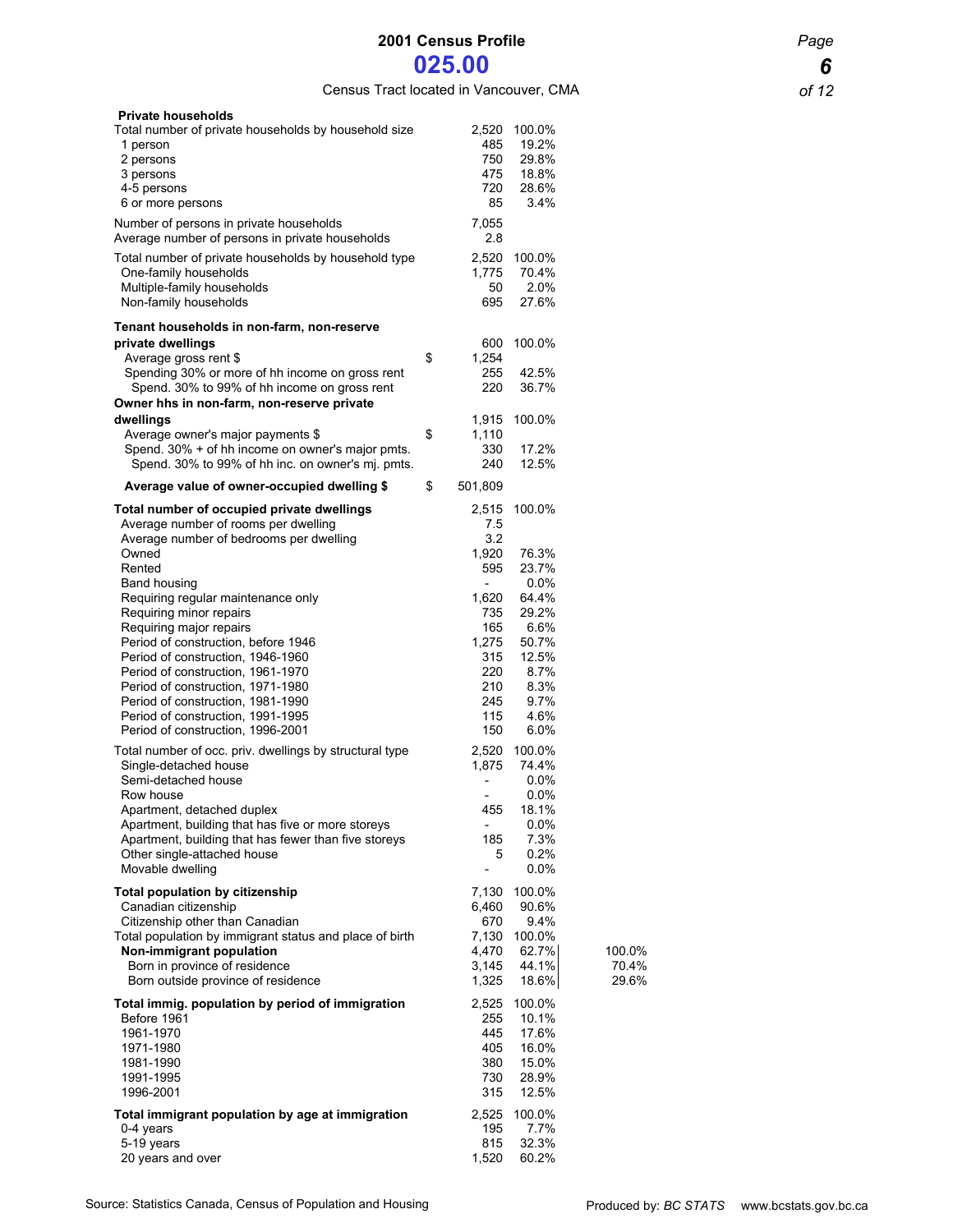# **2001 Census Profile** *Page*

**025.00 7**<br> **1** *7 Pocated in Vancouver, CMA**of 12* Census Tract located in Vancouver, CMA

| Visible minorities (excludes Aboriginal, local order)        |       |                  | Aboriginal identity and origin                           |                          |              |  |  |
|--------------------------------------------------------------|-------|------------------|----------------------------------------------------------|--------------------------|--------------|--|--|
| <b>Total origins</b>                                         |       | 1,980 100.0%     | Total population                                         |                          | 7,135 100.0% |  |  |
| Chinese                                                      | 1,545 | 78.0%            | <b>Total identifying as Aboriginal</b>                   | 40                       | 0.6%         |  |  |
| Japanese                                                     | 145   | 7.3%             | North American Indian single resp.                       | 20                       | 0.3%         |  |  |
| Korean                                                       | 135   | 6.8%             | Metis single response                                    | 20                       | 0.3%         |  |  |
| South Asian                                                  | 60    | 3.0%             | Inuit single response                                    |                          | 0.0%         |  |  |
| Latin American                                               | 30    | 1.5%             | Multiple Aboriginal responses                            |                          | 0.0%         |  |  |
| Filipino                                                     | 25    | 1.3%             | Aboriginal resp's. not incl. elsewhere                   | $\overline{\phantom{a}}$ | 0.0%         |  |  |
| Southeast Asian                                              | 20    | 1.0%             | Total non-Aboriginal population                          | 7,090                    | 99.4%        |  |  |
| <b>Black</b>                                                 | 10    | 0.5%             | Total population                                         | 7,135                    | 100.0%       |  |  |
| Not incl. elsewhere                                          | 10    | 0.5%             | <b>Total Aboriginal ethnic origin</b>                    | 55                       | 0.8%         |  |  |
| Arab                                                         |       | 0.0%             | North American Indian single origin                      | $\overline{\phantom{a}}$ | 0.0%         |  |  |
| <b>West Asian</b>                                            |       | 0.0%             | N.A. Indian & non-Aboriginal origins                     | 35                       | 0.5%         |  |  |
| Multiple vis. min.                                           |       | 0.0%             | Metis single origin                                      |                          | 0.0%         |  |  |
| <b>All others</b>                                            | 5,145 |                  | Metis and non-Aboriginal origins                         | 20                       | 0.3%         |  |  |
|                                                              |       |                  | Inuit single origin                                      |                          | 0.0%         |  |  |
|                                                              |       |                  | Inuit and non-Aboriginal origins                         |                          | 0.0%         |  |  |
|                                                              |       |                  | Other Aboriginal multiple origins                        | $\overline{a}$           | 0.0%         |  |  |
|                                                              |       |                  | Total non-Aboriginal population                          | 7,075                    | 99.2%        |  |  |
|                                                              |       |                  | <b>Migration and mobility</b>                            |                          |              |  |  |
| Total population 1 year & over by mobility status 1 year ago |       |                  | Total pop. 5 years & over by mobility status 5 years ago |                          |              |  |  |
| Total population 1 year and over                             |       |                  | 7,060 100.0% Total population 5 years and over           |                          | 6,785 100.0% |  |  |
| Non-movers                                                   | 6,080 | 86.1%            | Non-movers                                               | 4,165                    | 61.4%        |  |  |
| Movers                                                       | 985   | 14.0%            | Movers                                                   | 2,625                    | 38.7%        |  |  |
| Non-migrants                                                 | 585   | 8.3%             | Non-migrants                                             | 1,440                    | 21.2%        |  |  |
| Migrants                                                     | 400   | 5.7%             | Migrants                                                 | 1,180                    | 17.4%        |  |  |
| Internal migrants                                            | 295   | 4.2%             | Internal migrants                                        | 710                      | 10.5%        |  |  |
| Intraprovincial migrants                                     | 155   | 2.2%             | Intraprovincial migrants                                 | 495                      | 7.3%         |  |  |
| Interprovincial migrants                                     | 140   | 2.0%             | Interprovincial migrants                                 | 215                      | 3.2%         |  |  |
| <b>External migrants</b>                                     | 100   | 1.4%             | <b>External migrants</b>                                 | 475                      | 7.0%         |  |  |
|                                                              |       | <b>Education</b> |                                                          |                          |              |  |  |
| Total population 15 to 24 years                              | 1,150 |                  | 100.0% Total population 20 years and over                | 5,355                    | 100.0%       |  |  |
| Not attending school                                         | 235   |                  | 20.4% Less than grade 9                                  | 65                       | 1.2%         |  |  |
| Attending school full time                                   | 775   |                  | 67.4% Grades 9 to 13                                     | 655                      | 12.2%        |  |  |

| Attending school full time                     | 775 | 67.4%    | Grades 9 to 13                                       | 655   | 12.2%        |  |
|------------------------------------------------|-----|----------|------------------------------------------------------|-------|--------------|--|
| Attending school part time                     | 140 | 12.2%    | Without high school grad. certificate                | 245   | 4.6%         |  |
|                                                |     |          | With high school grad. certificate                   | 410   | 7.7%         |  |
|                                                |     |          | Trades certificate or diploma                        | 320   | 6.0%         |  |
|                                                |     |          | College                                              | 995   | 18.6%        |  |
|                                                |     |          | Without certificate or diploma                       | 235   | 4.4%         |  |
|                                                |     |          | With certificate or diploma                          | 760   | 14.2%        |  |
|                                                |     |          | University                                           | 3,330 | 62.2%        |  |
|                                                |     |          | Without degree                                       | 635   | 11.9%        |  |
|                                                |     |          | Without certificate or diploma                       | 465   | 8.7%         |  |
|                                                |     |          | With certificate or diploma                          | 170   | 3.2%         |  |
|                                                |     |          | With bachelor's degree or higher                     | 2,695 | 50.3%        |  |
| <b>Males with postsecondary qualifications</b> |     |          | Females with postsecondary qualifications            |       |              |  |
| Total with postsecondary qualifications        |     |          | 1,970 100.0% Total with postsecondary qualifications |       | 2.015 100.0% |  |
| Educational, recreational and                  |     |          | Educational, recreational and                        |       |              |  |
| counselling services                           | 150 |          | 7.6% counselling services                            | 355   | 17.6%        |  |
| Fine and applied arts                          | 100 |          | 5.1% Fine and applied arts                           | 130   | 6.5%         |  |
| Humanities and related fields                  | 130 | 6.6%     | Humanities and related fields                        | 215   | 10.7%        |  |
| Social sciences and related fields             | 310 | $15.7\%$ | Social sciences and related fields                   | 330   | 16.4%        |  |
| Commerce, management and                       |     |          | Commerce, management and                             |       |              |  |
| business administration                        | 335 |          | 17.0% business administration                        | 430   | 21.3%        |  |
| Agricultural, biological, nutritional, and     |     |          | Agricultural, biological, nutritional,               |       |              |  |
| food sciences                                  | 75  |          | 3.8% and food sciences                               | 75    | 3.7%         |  |
| Engineering and applied sciences               | 295 |          | 15.0% Engineering and applied sciences               | 15    | 0.7%         |  |
| Applied science technologies and               |     |          | Applied science technologies and                     |       |              |  |
| trades                                         | 240 |          | 12.2% trades                                         | 35    | 1.7%         |  |
| Health professions and related                 |     |          | Health professions and related                       |       |              |  |
| technologies                                   | 135 |          | 6.9% technologies                                    | 325   | 16.1%        |  |
| Mathematics, computer and physical             |     |          | Mathematics, computer and physical                   |       |              |  |
| sciences                                       | 205 |          | 10.4% sciences                                       | 90    | 4.5%         |  |
| No specialization                              |     |          | 0.0% No specialization                               | 10    | 0.5%         |  |
|                                                |     |          |                                                      |       |              |  |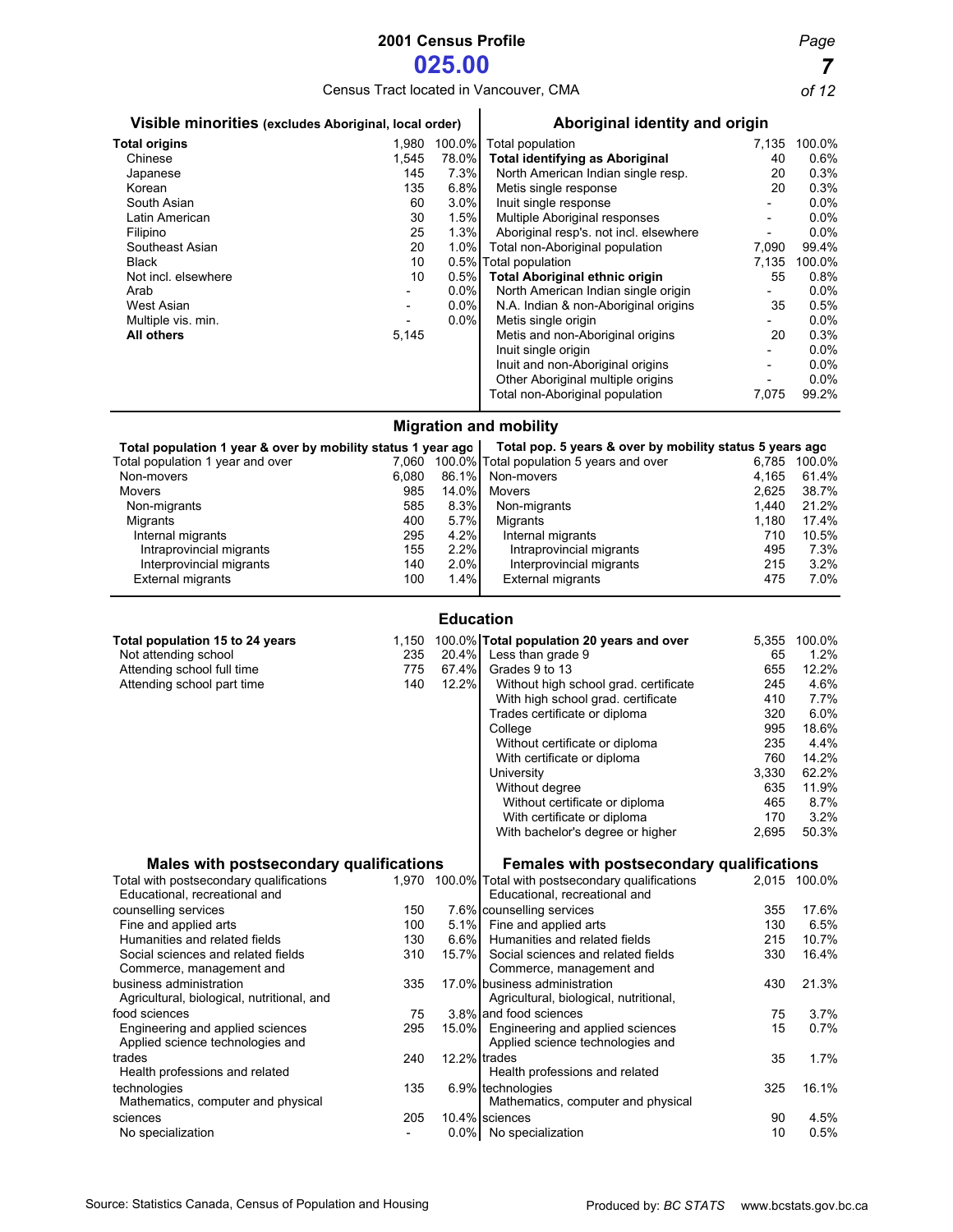Census Tract located in Vancouver, CMA *of 12*

| <b>Labour Force</b>                                                                                                                                                                 |                                                                |                                           |                                                              |                                            |                                                                |                                           |  |  |
|-------------------------------------------------------------------------------------------------------------------------------------------------------------------------------------|----------------------------------------------------------------|-------------------------------------------|--------------------------------------------------------------|--------------------------------------------|----------------------------------------------------------------|-------------------------------------------|--|--|
|                                                                                                                                                                                     | <b>Total</b>                                                   |                                           | <b>Male</b>                                                  |                                            | Female                                                         |                                           |  |  |
| Total population 15 years and over<br>In the labour force<br>Employed<br>Unemployed<br>Not in the labour force<br>Participation rate<br><b>Employment rate</b><br>Unemployment rate | 5,930<br>3,980<br>3,695<br>285<br>1,955<br>67.1<br>62.3<br>7.2 | 100.0%<br>67.1%<br>62.3%<br>4.8%<br>33.0% | 2,875<br>2,045<br>1,885<br>155<br>835<br>71.1<br>65.6<br>7.6 | 100.0%<br>71.1%<br>65.6%<br>5.4%<br>29.0%  | 3,055<br>1,930<br>1,810<br>125<br>1,125<br>63.2<br>59.2<br>6.5 | 100.0%<br>63.2%<br>59.2%<br>4.1%<br>36.8% |  |  |
| Population 15-24 years<br>In the labour force<br>Employed<br>Unemployed<br>Not in the labour force<br>Participation rate<br><b>Employment rate</b><br>Unemployment rate             | 1,150<br>620<br>515<br>105<br>530<br>53.9<br>44.8<br>16.9      | 100.0%<br>53.9%<br>44.8%<br>9.1%<br>46.1% | 625<br>340<br>270<br>65<br>285<br>54.4<br>43.2<br>19.1       | 100.0%<br>54.4%<br>43.2%<br>10.4%<br>45.6% | 520<br>280<br>240<br>40<br>245<br>53.8<br>46.2<br>14.3         | 100.0%<br>53.8%<br>46.2%<br>7.7%<br>47.1% |  |  |
| Population 25 years and over<br>In the labour force<br>Employed<br>Unemployed<br>Not in the labour force<br>Participation rate<br>Employment rate<br>Unemployment rate              | 4,785<br>3,360<br>3,185<br>180<br>1,425<br>70.2<br>66.6<br>5.4 | 100.0%<br>70.2%<br>66.6%<br>3.8%<br>29.8% | 2,260<br>1,705<br>1,615<br>90<br>545<br>75.4<br>71.5<br>5.3  | 100.0%<br>75.4%<br>71.5%<br>4.0%<br>24.1%  | 2,530<br>1,655<br>1,565<br>90<br>875<br>65.4<br>61.9<br>5.4    | 100.0%<br>65.4%<br>61.9%<br>3.6%<br>34.6% |  |  |

### **Total labour force 15 years and over by occupation - 2001 NOC (National Occupation Classification)**

|                                                                                                  | <b>Total</b>                 |        | <b>Male</b>              |        | Female |        |
|--------------------------------------------------------------------------------------------------|------------------------------|--------|--------------------------|--------|--------|--------|
| Total labour force 15 years and over                                                             | 3.980                        | 100.0% | 2,045                    | 100.0% | 1.935  | 100.0% |
| Occupation - Not applicable                                                                      | 45                           | 1.1%   | 25                       | 1.2%   | 20     | 1.0%   |
| All occupations                                                                                  | 3,925                        | 100.0% | 2,020                    | 100.0% | 1,910  | 100.0% |
| A Management occupations                                                                         | 470                          | 12.0%  | 315                      | 15.6%  | 160    | 8.4%   |
| A0 Senior management occupations                                                                 | 100                          | 2.5%   | 70                       | 3.5%   | 30     | 1.6%   |
| A1 Specialist managers                                                                           | 120                          | 3.1%   | 90                       | 4.5%   | 30     | 1.6%   |
| A2 Managers in retail trade, food and                                                            |                              |        |                          |        |        |        |
| accommodation services                                                                           | 80                           | 2.0%   | 30                       | 1.5%   | 50     | 2.6%   |
| A3 Other managers, n.e.c.                                                                        | 170                          | 4.3%   | 120                      | 5.9%   | 50     | 2.6%   |
| B Business, finance & administration occupations                                                 | 645                          | 16.4%  | 215                      | 10.6%  | 425    | 22.3%  |
| B0 Professional occupations in business & finance<br>B1 Finance & insurance administration       | 155                          | 3.9%   | 105                      | 5.2%   | 60     | 3.1%   |
| occupations                                                                                      | 35                           | 0.9%   | $\overline{\phantom{a}}$ | 0.0%   | 30     | 1.6%   |
| <b>B2 Secretaries</b>                                                                            | 70                           | 1.8%   |                          | 0.0%   | 70     | 3.7%   |
| B3 Administrative & regulatory occupations                                                       | 120                          | 3.1%   | 40                       | 2.0%   | 80     | 4.2%   |
| <b>B4 Clerical supervisors</b>                                                                   | 10                           | 0.3%   |                          | 0.0%   | 10     | 0.5%   |
| <b>B5 Clerical occupations</b>                                                                   | 250                          | 6.4%   | 75                       | 3.7%   | 175    | 9.2%   |
| C Natural & applied sciences & related occupations<br>C0 Professional occupations in natural and | 450                          | 11.5%  | 355                      | 17.6%  | 100    | 5.2%   |
| applied sciences                                                                                 | 325                          | 8.3%   | 250                      | 12.4%  | 80     | 4.2%   |
| C1 Technical occupations related to natural and                                                  |                              |        |                          |        |        |        |
| applied sciences                                                                                 | 125                          | 3.2%   | 105                      | 5.2%   | 20     | 1.0%   |
| D Health occupations                                                                             | 260                          | 6.6%   | 120                      | 5.9%   | 135    | 7.1%   |
| D0 Professional occupations in health                                                            | 130                          | 3.3%   | 90                       | 4.5%   | 45     | 2.4%   |
| D1 Nurse supervisors & registered nurses                                                         | 35                           | 0.9%   |                          | 0.0%   | 30     | 1.6%   |
| D2 Technical & related occupations in health                                                     | 65                           | 1.7%   | 30                       | 1.5%   | 35     | 1.8%   |
| D3 Assisting occupations in support of health                                                    |                              |        |                          |        |        |        |
| services                                                                                         | 25                           | 0.6%   |                          | 0.0%   | 25     | 1.3%   |
|                                                                                                  | Continued on following page. |        |                          |        |        |        |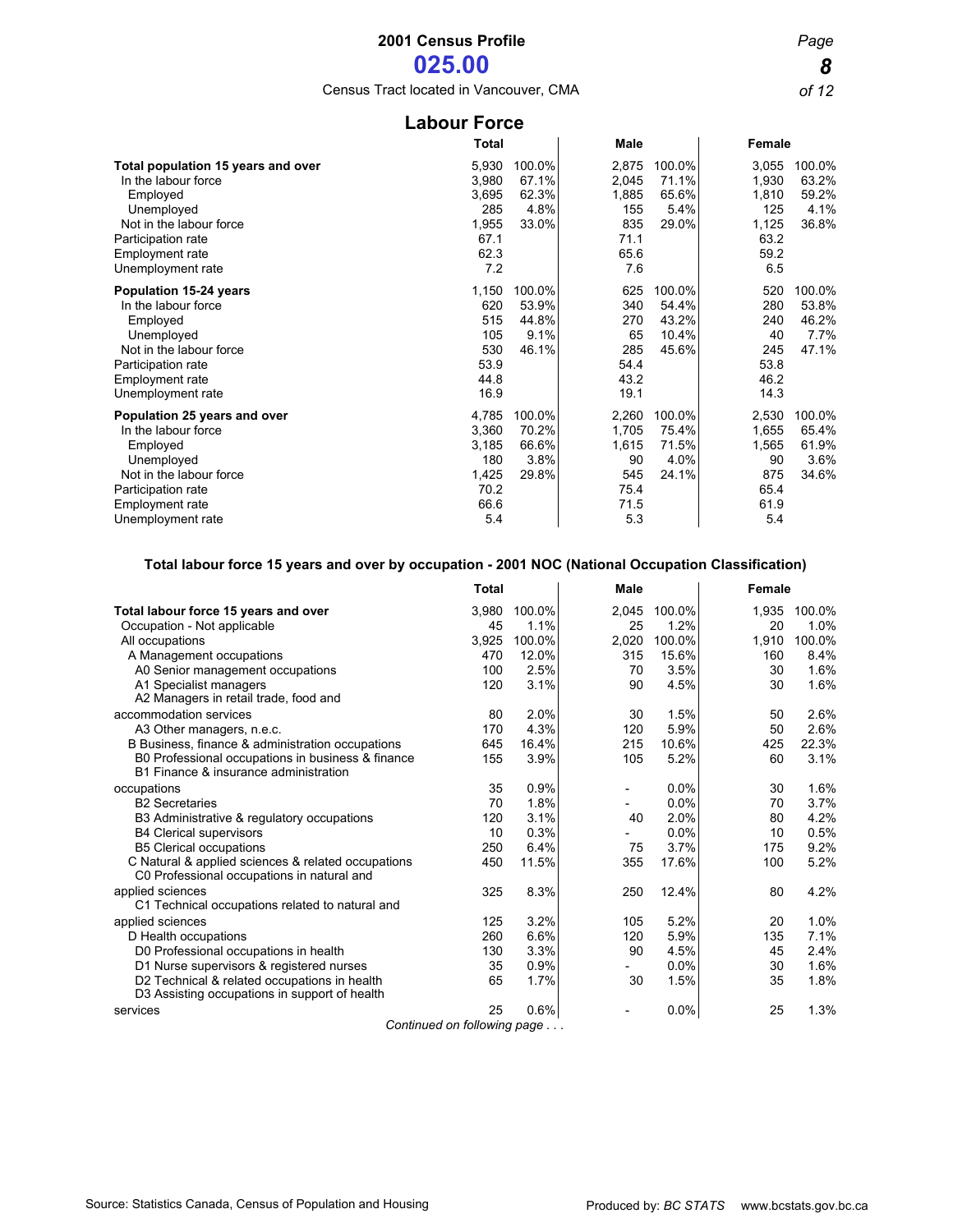## Census Tract located in Vancouver, CMA *of 12*

### *Continued from previous page . . .*

| Total labour force 15 years and over by occupation - 2001 NOC (National Occupation Classification)       |              |                          |               |
|----------------------------------------------------------------------------------------------------------|--------------|--------------------------|---------------|
|                                                                                                          | <b>Total</b> | <b>Male</b>              | <b>Female</b> |
| E Occupations in social science, education, gove                                                         | 740          | 315                      | 425           |
| E0 Judges, lawyers, psychologists, social workers,                                                       |              |                          |               |
| ministers of religion, & policy & program officers                                                       | 225          | 125                      | 100           |
| E1 Teachers and professors<br>E2 Paralegals, social services workers &                                   | 410          | 185                      | 230           |
| occupations in education & religion, n.e.c.                                                              | 105          | 10                       | 95            |
| F Occupations in art, culture, recreation & sport                                                        | 295          | 110                      | 190           |
| F0 Professional occupations in art & culture<br>F1 Technical occupations in art, culture, recreation     | 150          | 50                       | 95            |
| & sport                                                                                                  | 150          | 55                       | 95            |
| G Sales and service occupations                                                                          | 820          | 365                      | 455           |
| G0 Sales and service supervisors<br>G1 Wholesale, technical, insurance, real estate                      | 20           | $\overline{\phantom{a}}$ | 15            |
| sales specialists, & retail, wholesale & grain buyers                                                    | 160          | 85                       | 75            |
| G2 Retail salespersons & sales clerks                                                                    | 180          | 65                       | 115           |
| G3 Cashiers                                                                                              | 45           | 10                       | 35            |
| G4 Chefs and cooks                                                                                       | 25           | 20                       |               |
| G5 Occupations in food & beverage service                                                                | 55           | 20                       | 35            |
| G6 Occupations in protective services<br>G7 Occupations in travel & accommodation,                       | 15           | 15                       |               |
| including attendants in recreation & sport                                                               | 70           | 30                       | 35            |
| G8 Child care & home support workers                                                                     | 75           |                          | 65            |
| G9 Sales & service occupations, n.e.c.<br>H Trades, transport & equipment operators &                    | 185          | 115                      | 70            |
| related occupations<br>H0 Contractors & supervisors in trades &                                          | 165          | 165                      |               |
| transportation                                                                                           | 15           | 15                       |               |
| <b>H1 Construction trades</b>                                                                            | 45           | 40                       |               |
| H2 Stationary engineers, power station operators                                                         |              |                          |               |
| & electrical trades & telecommunications occupations<br>H3 Machinists, metal forming, shaping & erecting | 15           | 20                       |               |
| occupations                                                                                              |              |                          |               |
| H4 Mechanics                                                                                             | 20           | 20                       |               |
| H <sub>5</sub> Other trades, n.e.c.                                                                      | 10           | 10                       |               |
| H6 Heavy equipment & crane operators, incl.                                                              |              |                          |               |
| drillers                                                                                                 |              |                          |               |
| H7 Transportation equipment operators & related                                                          |              |                          |               |
| workers, excl. labourers<br>H8 Trades helpers, construction & transportation                             | 30           | 30                       |               |
| labourers & related occupations                                                                          | 30           | 30                       |               |
| I Occupations unique to primary industry<br>10 Occupations unique to agriculture, excl.                  | 45           | 35                       | 10            |
| labourers                                                                                                | $10$         |                          | 10            |
| 11 Occupations unique to forestry operations,                                                            |              |                          |               |
| mining, oil & gas extraction & fishing, excl. labourers                                                  |              | 10                       |               |
| 12 Primary production labourers                                                                          | 40           | 30                       | 10            |
| J Occupations unique to processing, manufacturing                                                        |              |                          |               |
| & utilities                                                                                              | 30           | 20                       | 15            |
| J0 Supervisors in manufacturing                                                                          |              |                          | 10            |
| J1 Machine operators in manufacturing                                                                    | 10           |                          | 10            |
| J2 Assemblers in manufacturing                                                                           | 10           |                          |               |
| J3 Labourers in processing, manufacturing &                                                              |              |                          |               |
| utilities                                                                                                | 10           | 15                       |               |
| Employed labour force 15 years and over by place of work status                                          |              |                          |               |
|                                                                                                          | <b>Total</b> | Male                     | Female        |

|                                         | ι υιαι |        | Marc  |          | гептате |        |
|-----------------------------------------|--------|--------|-------|----------|---------|--------|
| Employed labour force 15 years and over | 3.695  | 100.0% | 1.890 | 100.0%   | 1.810   | 100.0% |
| Usual place of work                     | 2.825  | 76.5%  | 1.445 | 76.5%l   | 1.380   | 76.2%  |
| In CSD of residence                     | 2.015  | 54.5%I | 990   | 52.4%    | 1.025   | 56.6%  |
| In different CSD                        | 805    | 21.8%  | 450   | 23.8%    | 355     | 19.6%  |
| In same CD                              | 765    | 20.7%  | 420   | 22.2%    | 345     | 19.1%  |
| At home                                 | 475    | 12.9%  | 220   | $11.6\%$ | 255     | 14.1%  |
| Outside Canada                          | 60     | 1.6%   | 45    | 2.4%     | 15      | 0.8%   |
| No fixed workplace address              | 330    | 8.9%   | 175   | 9.3%     | 155     | 8.6%   |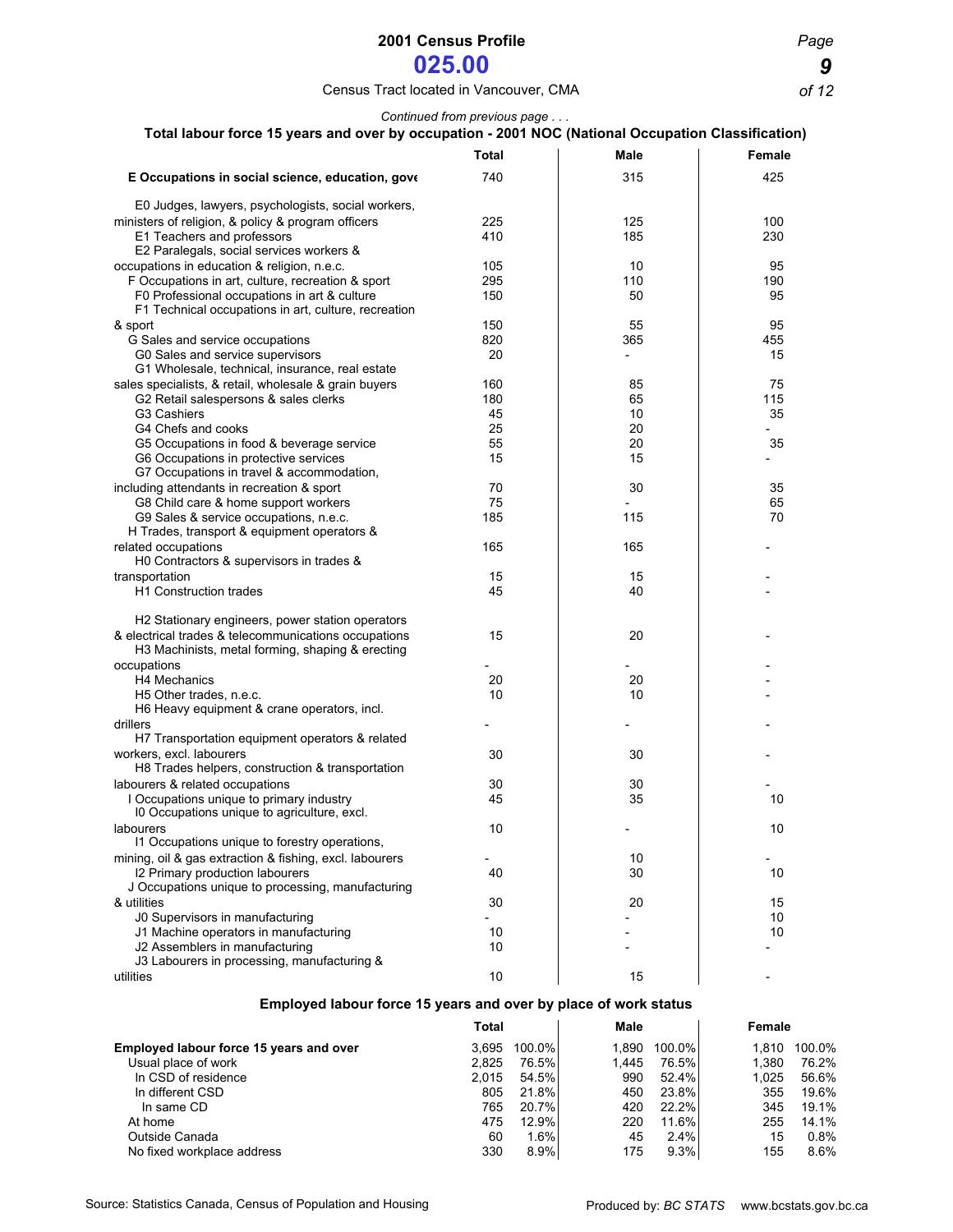# Census Tract located in Vancouver, CMA *of 12*

### **Labour force 15 years and over by industry - NAICS 1997**

|                                                                                            | <b>Total</b> |        | <b>Male</b> |        | Female |         |
|--------------------------------------------------------------------------------------------|--------------|--------|-------------|--------|--------|---------|
| Labour force 15 years and over                                                             | 3,975        | 100.0% | 2,045       | 100.0% | 1,930  | 100.0%  |
| Industry - Not applicable                                                                  | 50           | 1.3%   | 30          | 1.5%   | 20     | $1.0\%$ |
| All industries                                                                             | 3,930        | 100.0% | 2,020       | 100.0% | 1,910  | 100.0%  |
| 11 Agriculture, forestry, fishing and hunting                                              | 15           | 0.4%   | 15          | 0.7%   |        | $0.0\%$ |
| 21 Mining and oil and gas extraction                                                       | 35           | 0.9%   | 30          | 1.5%   |        | 0.0%    |
| 22 Utilities                                                                               | 25           | 0.6%   | 10          | 0.5%   | 10     | 0.5%    |
| 23 Construction                                                                            | 115          | 2.9%   | 110         | 5.4%   | 10     | 0.5%    |
| 31-33 Manufacturing                                                                        | 125          | 3.2%   | 90          | 4.5%   | 30     | 1.6%    |
| 41 Wholesale trade                                                                         | 145          | 3.7%   | 110         | 5.4%   | 35     | 1.8%    |
| 44-45 Retail trade                                                                         | 360          | 9.2%   | 160         | 7.9%   | 205    | 10.7%   |
| 48-49 Transportation and warehousing                                                       | 90           | 2.3%   | 65          | 3.2%   | 25     | 1.3%    |
| 51 Information and cultural industries                                                     | 235          | 6.0%   | 130         | 6.4%   | 110    | 5.8%    |
| 52 Finance and insurance                                                                   | 215          | 5.5%   | 100         | 5.0%   | 115    | 6.0%    |
| 53 Real estate and rental and leasing                                                      | 135          | 3.4%   | 40          | 2.0%   | 90     | 4.7%    |
| 54 Professional, scientific and technical services                                         | 640          | 16.3%  | 385         | 19.1%  | 250    | 13.1%   |
| 55 Management of companies and enterprises<br>56 Administrative & support, waste mng'mnt & |              | 0.0%   |             | 0.0%   |        | $0.0\%$ |
| remediation services                                                                       | 115          | 2.9%   | 65          | 3.2%   | 45     | 2.4%    |
| 61 Educational services                                                                    | 635          | 16.2%  | 265         | 13.1%  | 370    | 19.4%   |
| 62 Health care and social assistance                                                       | 430          | 10.9%  | 145         | 7.2%   | 285    | 14.9%   |
| 71 Arts, entertainment and recreation                                                      | 80           | 2.0%   | 55          | 2.7%   | 25     | 1.3%    |
| 72 Accommodation and food services                                                         | 190          | 4.8%   | 95          | 4.7%   | 95     | 5.0%    |
| 81 Other services (except public administration)                                           | 190          | 4.8%   | 65          | 3.2%   | 125    | 6.5%    |
| 91 Public administration                                                                   | 160          | 4.1%   | 85          | 4.2%   | 75     | 3.9%    |

### **Employed labour force 15 years and over by mode of transportation**

|                                         | <b>Total</b> |          | Male                     |         | Female                   |        |
|-----------------------------------------|--------------|----------|--------------------------|---------|--------------------------|--------|
| Employed labour force 15 years and over | 3.155        | 100.0%   | 1.615                    | 100.0%  | 1.540                    | 100.0% |
| Car, truck, van, as driver              | 2.140        | 67.8%    | 1.125                    | 69.7%   | 1,015                    | 65.9%  |
| Car, truck, van, as passenger           | 225          | 7.1%     | 80                       | 5.0%    | 145                      | 9.4%   |
| <b>Public transit</b>                   | 500          | $15.8\%$ | 255                      | 15.8%   | 245                      | 15.9%  |
| Walked                                  | 135          | 4.3%     | 50                       | 3.1%    | 85                       | 5.5%   |
| <b>Bicycle</b>                          | 140          | 4.4%     | 90                       | 5.6%    | 50                       | 3.2%   |
| Motorcycle                              | 10           | 0.3%     | 10                       | 0.6%    | $\overline{\phantom{0}}$ | 0.0%   |
| Taxicab                                 |              |          | $\overline{\phantom{0}}$ | $0.0\%$ | $\overline{\phantom{a}}$ | 0.0%   |
| Other method                            | 10           | 0.3%     | 10                       | $0.6\%$ | $\overline{\phantom{a}}$ | 0.0%   |

### **Total labour force 15 years and over by class of worker**

|                                      | Total                    |         | Male  |         | Female |        |
|--------------------------------------|--------------------------|---------|-------|---------|--------|--------|
| Total labour force 15 years and over | 3.980                    | 100.0%  | 2.045 | 100.0%  | 1.930  | 100.0% |
| Class of worker - Not applicable     | 45                       | $1.1\%$ | 25    | 1.2%    | 20     | 1.0%   |
| All classes of worker                | 3.925                    | 98.6%   | 2.015 | 98.5%   | 1.910  | 99.0%  |
| Paid workers                         | 3.465                    | 87.1%   | 1.775 | 86.8%   | 1.685  | 87.3%  |
| Employees                            | 3.160                    | 79.4%   | 1.575 | 77.0%   | 1,580  | 81.9%  |
| Self-employed (incorporated)         | 305                      | $7.7\%$ | 200   | 9.8%    | 105    | 5.4%   |
| Without paid help                    | 135                      | 3.4%    | 80    | 3.9%    | 55     | 2.8%   |
| With paid help                       | 175                      | 4.4%    | 120   | 5.9%    | 50     | 2.6%   |
| Self-employed (unincorporated)       | 465                      | 11.7%   | 245   | 12.0%   | 220    | 11.4%  |
| Without paid help                    | 360                      | $9.0\%$ | 175   | 8.6%    | 190    | 9.8%   |
| With paid help                       | 105                      | 2.6%    | 75    | 3.7%    | 30     | 1.6%   |
| Unpaid family workers                | $\overline{\phantom{0}}$ | $0.0\%$ |       | $0.0\%$ |        | 0.0%   |

### **Total population 15+ with employment income by sex and work activity**

|                                                | Total  |              | Male   |        | Female |        |
|------------------------------------------------|--------|--------------|--------|--------|--------|--------|
| Population 15+ with employment income          |        | 4.180 100.0% | 2.125  | 100.0% | 2.055  | 100.0% |
| Average employment income \$                   | 44.046 |              | 54.303 |        | 33.449 |        |
| Standard error of average employment income \$ | 1.675  |              | 2.767  |        | 1.710  |        |
| Worked full year, full time                    | 1.890  | 45.2%        | 1.130  | 53.2%  | 765    | 37.2%  |
| Average employment income \$                   | 66.332 |              | 75.503 |        | 52.771 |        |
| Standard error of average employment income \$ | 2.833  |              | 3.990  |        | 3.519  |        |
| Worked part year or part time                  | 2.245  | 53.7%I       | 970    | 45.6%  | 1.275  | 62.0%  |
| Average employment income \$                   | 25.598 |              | 30.590 |        | 21.804 |        |
| Standard error of average employment income \$ | 1.587  |              | 3.173  |        | 1.387  |        |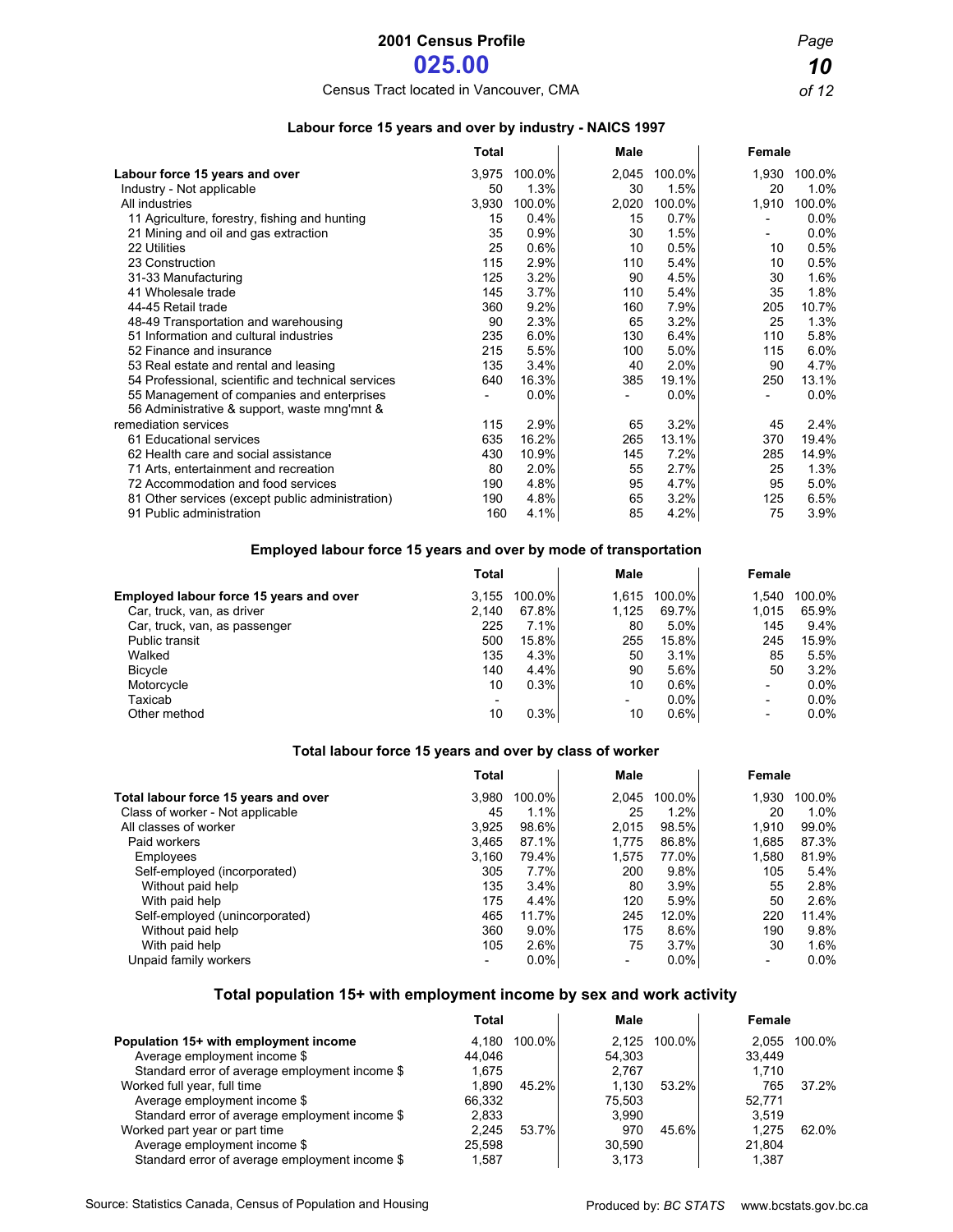# **2001 Census Profile** *Page*

# **025.00** *11*

Census Tract located in Vancouver, CMA *of 12*

## **Composition of total income in 2000 (%)**

| Total - Composition of total income in 2000 % | 100.0 |
|-----------------------------------------------|-------|
| Employment income %                           | 79.8  |
| Government transfer payments %                | 5.6   |
| Other %                                       | 14.6  |

## **Total income in 2000 of population 15 and over**

|                                                            | <b>Total</b>                |               | Male                           |               | Female                         |                |
|------------------------------------------------------------|-----------------------------|---------------|--------------------------------|---------------|--------------------------------|----------------|
| Population 15 years and over                               | 5,930                       | 7.7%          | 2,880                          | 3.4%          | 3,055                          |                |
| Without income<br>With income                              | 385                         | 0.5%          | 185<br>2,695                   | 0.2%          | 205                            |                |
| Under \$1,000                                              | 5,550<br>330                |               | 135                            |               | 2,850<br>190                   |                |
| $$1,000 - $2,999$                                          | 290                         |               | 185                            |               | 110                            |                |
| $$3,000 - $4,999$                                          | 195                         |               | 75                             |               | 115                            |                |
| $$5,000 - $6,999$                                          | 200                         |               | 80                             |               | 115                            |                |
| $$7,000 - $9,999$<br>\$10,000 - \$11,999                   | 255<br>170                  |               | 85<br>55                       |               | 165<br>115                     |                |
| \$12,000 - \$14,999                                        | 270                         |               | 80                             |               | 190                            |                |
| \$15,000 - \$19,999                                        | 390                         |               | 210                            |               | 180                            |                |
| \$20,000 - \$24,999                                        | 360                         |               | 125                            |               | 235                            |                |
| \$25,000 - \$29,999<br>\$30,000 - \$34,999                 | 365                         |               | 180<br>185                     |               | 180                            |                |
| \$35,000 - \$39,999                                        | 435<br>285                  |               | 120                            |               | 250<br>160                     |                |
| \$40,000 - \$44,999                                        | 275                         |               | 115                            |               | 165                            |                |
| \$45,000 - \$49,999                                        | 150                         |               | 75                             |               | 70                             |                |
| \$50,000 - \$59,999                                        | 330                         |               | 145                            |               | 180                            |                |
| \$60,000 and over<br>Average income \$                     | 1,260<br>41,629             |               | 830<br>51,355                  |               | 425<br>32,447                  |                |
| Median income \$                                           | 29,494                      |               | 33,510                         |               | 25,119                         |                |
| Standard error of average income \$                        | 1,375                       |               | 2,360                          |               | 1,374                          |                |
|                                                            | <b>Census family income</b> |               |                                |               |                                |                |
|                                                            | <b>All families</b>         |               | <b>Couple families</b>         |               |                                |                |
| <b>Census families</b>                                     |                             | 1,870 100.0%  | 1,650                          | 100.0%        |                                |                |
| Under \$10,000                                             | 50                          | 2.7%          | 40                             | 2.4%          |                                |                |
| $$10,000 - $19,999$                                        | 60                          | 3.2%          | 50                             | 3.0%          |                                |                |
| $$20,000 - $29,999$<br>$$30,000 - $39,999$                 | 55<br>135                   | 2.9%<br>7.2%  | 50<br>95                       | 3.0%<br>5.8%  |                                |                |
| $$40,000 - $49,999$                                        | 135                         | 7.2%          | 110                            | 6.7%          |                                |                |
| $$50,000 - $59,999$                                        | 185                         | 9.9%          | 165                            | 10.0%         |                                |                |
| $$60,000 - $69,999$                                        | 170                         | 9.1%          | 125                            | 7.6%          |                                |                |
| $$70,000 - $79,999$                                        | 160<br>135                  | 8.6%<br>7.2%  | 130<br>125                     | 7.9%<br>7.6%  |                                |                |
| $$80,000 - $89,999$<br>$$90,000 - $99,999$                 | 90                          | 4.8%          | 85                             | 5.2%          |                                |                |
| \$100,000 and over                                         | 690                         | 36.9%         | 670                            | 40.6%         |                                |                |
| Average family income \$                                   | 103,592                     |               | 109,786                        |               |                                |                |
| Median family income \$                                    | 77,483                      |               | 84,558                         |               |                                |                |
| Standard error of average family income \$                 | 4,002                       |               | 4,426                          |               |                                |                |
|                                                            | <b>All families</b>         |               | <b>Male lone-parent</b>        |               | Female lone-parent             |                |
| <b>Census families</b><br>Average family income \$         | 103,592                     | 1,875 100.0%  |                                | $0.0\%$       | 215<br>58,700                  | 11.5%          |
| Median family income \$                                    | 77,483                      |               |                                |               | 61,971                         |                |
| Standard error of average family income \$                 | 4,002                       |               |                                |               | 4,324                          |                |
|                                                            | <b>Couple families</b>      |               | <b>Married couple families</b> |               | Common-law couples             |                |
| <b>Census families</b>                                     | 1,650                       | 88.0%         | 1,480                          | 78.9%         | 170                            | 9.1%           |
| Average family income \$<br>Median family income \$        | 109,786<br>84,558           |               | 112,261<br>84,944              |               | 88,051<br>76,702               |                |
| Standard error of average family income \$                 | 4,426                       |               | 4,854                          |               | 8,994                          |                |
| Income in 2000 of non-family persons age 15 years and over |                             |               |                                |               |                                |                |
|                                                            | <b>Total</b>                |               | Male                           |               | Female                         |                |
| Non-family persons 15+ years                               |                             | 1,190 100.0%  | 540                            | 100.0%        |                                | 650 100.0%     |
| Under \$1,000<br>$$1,000 - $2,999$                         | 80<br>10                    | 6.7%<br>0.8%  | 35<br>10                       | 6.5%<br>1.9%  | 45<br>$\overline{\phantom{0}}$ | 6.9%<br>0.0%   |
| $$3,000 - $4,999$                                          | 60                          | 5.0%          | 35                             | 6.5%          | 30                             | 4.6%           |
| $$5,000 - $6,999$                                          | 45                          | 3.8%          | 20                             | 3.7%          | 20                             | 3.1%           |
| $$7,000 - $9,999$                                          | 65                          | 5.5%          | 35                             | 6.5%          | 30                             | 4.6%           |
| $$10,000 - $11,999$                                        | 55                          | 4.6%          | 20                             | 3.7%          | 35                             | 5.4%           |
| \$12,000 - \$14,999<br>\$15,000 - \$19,999                 | 95<br>140                   | 8.0%<br>11.8% | 20<br>65                       | 3.7%<br>12.0% | 70<br>75                       | 10.8%<br>11.5% |
| \$20,000 - \$24,999                                        | 80                          | 6.7%          | 40                             | 7.4%          | 40                             | 6.2%           |
| \$25,000 - \$29,999                                        | 70                          | 5.9%          | 25                             | 4.6%          | 40                             | 6.2%           |
| \$30,000 - \$34,999                                        | 120                         | 10.1%         | 60                             | 11.1%         | 60                             | 9.2%           |
| \$35,000 - \$39,999<br>\$40,000 - \$44,999                 | 90<br>20                    | 7.6%<br>1.7%  | 35<br>15                       | 6.5%<br>2.8%  | 55<br>$\overline{\phantom{0}}$ | 8.5%<br>0.0%   |
| \$45,000 - \$49,999                                        | 25                          | 2.1%          | ÷.                             | 0.0%          | 15                             | 2.3%           |
| \$50,000 - \$59,999                                        | 55                          | 4.6%          | 30                             | 5.6%          | 25                             | 3.8%           |
| \$60,000 and over                                          | 175                         | 14.7%         | 75                             | 13.9%         | 105                            | 16.2%          |
| Average income \$<br>Median income \$                      | 30,542<br>22,347            |               | 30,109                         |               | 30,899<br>22,738               |                |
| Standard error of average income \$                        | 1,753                       |               | 22,306<br>2,532                |               | 2,427                          |                |
|                                                            |                             |               |                                |               |                                |                |